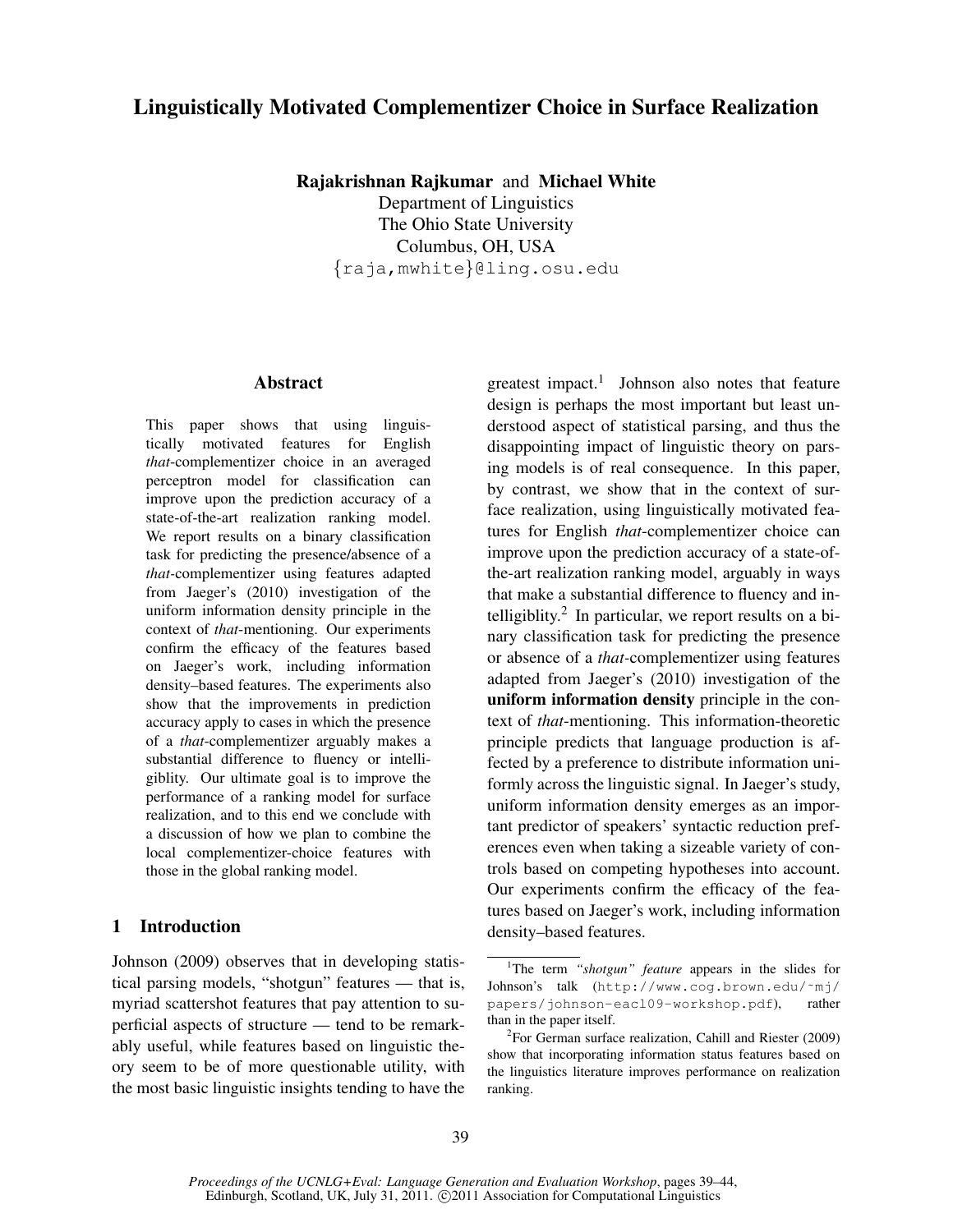*That*-complementizers are optional words that introduce sentential complements in English. In the Penn Treebank, they are left out roughly two-thirds of the time, thereby enhancing conciseness. This follows the low complementizer rates reported in previous work (Tagliamonte and Smith, 2005; Cacoullos and Walker, 2009). While some surface realizers, such as FUF/SURGE (Elhadad, 1991), have made use of input features to control the choice of whether to include a *that*-complementizer, for many applications the decision seems best left to the realizer, since multiple surface syntactic factors appear to govern the choice, rather than semantic ones. In our experiments, we use the OpenCCG<sup>3</sup> surface realizer with logical form inputs underspecified for the presence of *that* in complement clauses. While in many cases, adding or removing *that* results in an acceptable paraphrase, in the following example, the absence of *that* in (2) introduces a local ambiguity, which the original Penn Treebank sentence avoids by including the complementizer.

- (1) He said that for the second month in a row, food processors reported a shortage of nonfat dry milk. (WSJ0036.61)
- (2) ? He said for the second month in a row, food processors reported a shortage of nonfat dry milk.

The starting point for this paper is White and Rajkumar's (2009) realization ranking model, a stateof-the-art model employing shotgun features galore. An error analysis of this model, performed by comparing CCGbank Section 00 realized derivations with their corresponding gold standard derivations, revealed that out of a total of 543 *that*complementizer cases, the realized output did not match the gold standard choice 82 times (see Table 3 in Section 5 for details). Most of these mismatches involved cases where a clause originally containing a *that*-complementizer was realized in reduced form, with no *that*. This under-prediction of *that*-inclusion is not surprising, since the realization ranking model makes use of baseline n-gram model features, and n-gram models are known to have a built-in bias for strings with fewer words.

We report here on experiments comparing this global model to ones that employ local features specifically designed for *that*-choice in complement clauses. As a prelude to incorporating these features into a model for realization ranking, we study the efficacy of these features in isolation by means of a binary classification task to predict the presence/absence of *that* in complement clauses. In a global realization ranking setting, the impact of these phenomenon-specific features might be less evident, as they would interact with other features for lexical selection and ordering choices that the ranker makes. Note that a comprehensive ranking model is desirable, since linear ordering and *that*complementizer choices may interact. For example, Hawkins (2003) reports examples where explicitly marked phrases can occur either close to or far from their heads as in (3) and (4), whereas zeromarked phrases are only rarely attested at some distance from their heads and prefer adjacency, as (5) and (6) show.

- (3) I realized [that he had done it] with sadness in my heart.
- (4) I realized with sadness in my heart [that he had done it].
- (5) I realized [he had done it] with sadness in my heart.
- (6) ? I realized with sadness in my heart [he had done it].

#### 2 Background

CCG (Steedman, 2000) is a unification-based categorial grammar formalism defined almost entirely in terms of lexical entries that encode subcategorization as well as syntactic features (e.g. number and agreement). OpenCCG is a parsing/generation library which includes a hybrid symbolic-statistical chart realizer (White, 2006). The chart realizer takes as input logical forms represented internally using Hybrid Logic Dependency Semantics (HLDS), a dependency-based approach to representing linguistic meaning (Baldridge and Kruijff, 2002). To illustrate the input to OpenCCG, consider the semantic dependency graph in Figure 1. In the graph, each node has a lexical predication (e.g. make.03) and a set of semantic features (e.g.

<sup>3</sup>openccg.sf.net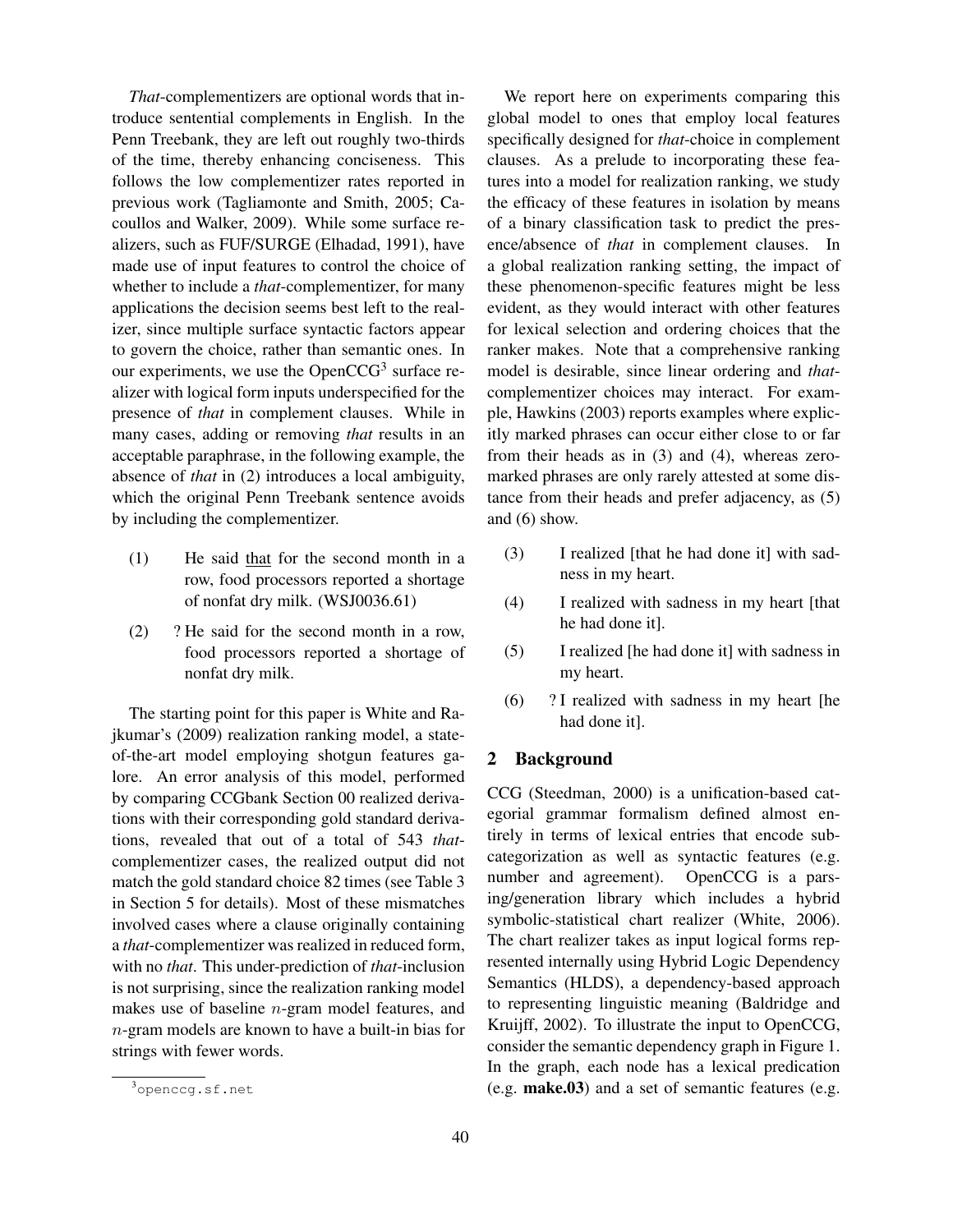

Figure 1: Semantic dependency graph from the CCGbank for *He has a point he wants to make [. . . ]*, along with gold-standard supertags (category labels)

 $\langle NUM \rangle$ sg); nodes are connected via dependency relations (e.g.  $\langle \text{ARG0} \rangle$ ). In HLDS, each semantic head (corresponding to a node in the graph) is associated with a nominal that identifies its discourse referent, and relations between heads and their dependents are modeled as modal relations. We extract HLDSbased quasi logical form graphs from the CCGbank and semantically empty function words such as complementizers, infinitival-*to*, expletive subjects, and case-marking prepositions are adjusted to reflect their purely syntactic status. Alternative realizations are ranked using an averaged perceptron model described in the next section.

### 3 Feature Design

White and Rajkumar's (2009) realization ranking model serves as the baseline for this paper. It is a global, averaged perceptron ranking model using three kinds of features: (1) the log probability of the candidate realization's word sequence according to three linearly interpolated language models (as well as a feature for each component model), much as in the log-linear models of Velldal & Oepen (2005) and Nakanishi et al. (2005); (2) integer-valued syntactic features, representing counts of occurrences in a derivation, from Clark & Curran's (2007) normal form model; and  $(3)$  discriminative *n*-gram features

(Roark et al., 2004), which count the occurrences of each n-gram in the word sequence.

Table 1 shows the new complementizer-choice features investigated in this paper. The example features mentioned in the table are taken from the two complement clause (CC) forms (with-*that* CC vs. *that*-less CC) of the sentence below:

(7) The finding probably will support those who argue [ *that*/∅ the U.S. should regulate the class of asbestos including crocidolite more stringently than the common kind of asbestos, chrysotile, found in most schools and other buildings], Dr. Talcott said. (WSJ0003.19)

The first class of features, dependency length and position of CC, have been adapted from the related control features in Jaeger's (2010) study. For the above example, the position of the matrix verb with respect to the start of the sentence (feature name *mvInd* and having the value 7.0), the distance between the matrix verb and the onset of the CC (feature name *mvCCDist* with the value 1.0) and finally the length of the CC (feature *ccLen* with value of 29.0 for the *that*-CC and 28.0 for the *that*-less CC) are encoded as features. The second class of features includes various properties of the matrix verb viz. POS tag, form, stem and supertag (feature names *mv Pos, mvStem, mvForm, mvSt*, respectively). These features were motivated by the fact that Jaeger controls for the per-verb bias of this construction, as attested in the earlier literature. The third class of features are related to information density. Jaeger (2010) estimates information density at the CC onset by using matrix verb subcategorization frequency. In our case, more like the  $n$ -gram features employed by Levy and Jaeger (2007), we used log probabilities from two existing  $n$ -gram models, viz. a trigram word model and trigram word model with semantic class replacement. For each CC, two features (one per language model) were extracted by calculating the average of the log probs of individual words from the beginning of the complement clause. In the *that*-CC version of the example above, local CC-features having the prefix \$*uidCCMean* were calculated by averaging the individual log probs of the 3 words *that the U.S.* to get feature values of -0.8353556 and -2.0460036 per language model (see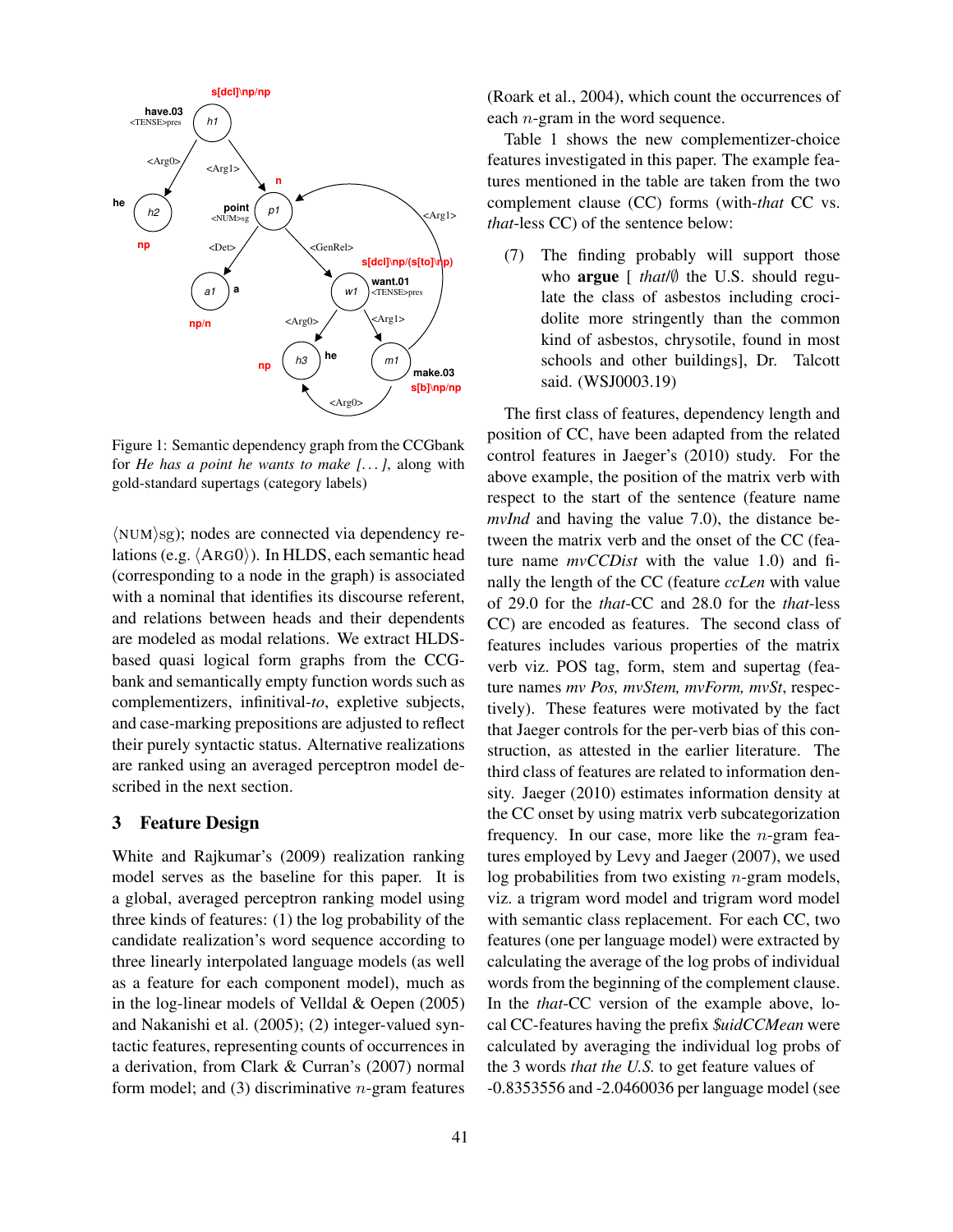| Feature                                  | Example for <i>that</i> -CCs         | Example for <i>that</i> -less CCs  |
|------------------------------------------|--------------------------------------|------------------------------------|
| Dependency length and position of CC     |                                      |                                    |
| Position of matrix verb                  | that $CC$ : myInd $7.0$              | noThatCC: myInd 7.0                |
| Dist between matrix verb & CC            | thatCC:mvCCDist 1.0                  | noThatCC:myCCDist 1.0              |
| Length of CC                             | thatCC:ccLen 29.0                    | noThatCC:ccLen 28.0                |
| Matrix verb features                     |                                      |                                    |
| POS-tag                                  | thatCC:mvPos:VBP 1.0                 | noThatCC:myPos:VBP 1.0             |
| <b>Stem</b>                              | that $CC$ : mvStem: argue $1.0$      | noThatCC:mvStem:argue 1.0          |
| Form                                     | thatCC:mvForm:argue 1.0              | noThatCC:mvForm:argue 1.0          |
| CCG supertag                             | that $CC:mvSt: s[dcl] \np/s[em] 1.0$ | noThatCC:mvSt:s[dcl]\np/s[dcl] 1.0 |
| uniform information density (UID)        |                                      |                                    |
| Average $n$ -gram $log$ probs            | thatCC: SuidCCMean1 -0.8353556       | noThatCC:SuidCCMean1-2.5177214     |
| of first 2 words of <i>that-less</i> CCs | thatCC:SuidCCMean2 -2.0460036        | noThatCC:SuidCCMean2 -3.6464245    |
| or first 3 words of <i>that</i> -CCs     |                                      |                                    |

Table 1: New features introduced (the prefix of each feature encodes the type of CC; subsequent parts supply the feature name)

last part of Table 1). In the *that*-less CC version, \$*uidCCMean* features were calculated by averaging the log probs of the first two words in the complement clause, i.e. *the U.S.*

## 4 Classification Experiment

To train a local classification model to predict the presence of *that* in complement clauses, we used an averaged perceptron ranking model with the complementizer-specific features listed in Table 1 to rank alternate with-*that* vs. *that*-less CC choices. For each CC classification instance in CCGbank Sections 02–21, the derivation of the competing alternate choice was created; i.e., in the case of a *that*-CC, the corresponding *that*-less CC was created and vice versa. Table 2 illustrates classification results on Sections 00 (development) using models containing different feature sets & Section 23 (final test) for the best-performing classification and ranking models. For both the development as well as test sections, the local classification model performed significantly better than the global realization ranking model according to McNemar's  $\chi^2$  test ( $p = 0.005$ , two-tailed). Feature ablation tests on the development data (Section 00) revealed that removing the information density features resulted in a loss of accuracy of around 1.8%.

#### 5 Discussion

As noted in the introduction, in many cases, adding or removing *that* to/from the corpus sentence results in an acceptable paraphrase, while in other cases the presence of *that* appears to make a substantial

| <b>Model Features</b>             | % 00  | $\%$ 23 |
|-----------------------------------|-------|---------|
| <b>Most Frequent Baseline</b>     | 68.7  | 66.8    |
| <b>Global Realization Ranking</b> | 78.45 | 77.0    |
| Local That-Classification         |       |         |
| Only UID feats                    | 74.77 |         |
| Table 1 features except UID ones  | 81.4  |         |
| Both feature sets above           | 83.24 | 83.02   |

Table 2: Classification accuracy results (Section 00 has 170/543 *that*-CCs; Section 23 has 192/579 *that*-CCs)

| Construction          | %that | % that / %Accuracy |           |
|-----------------------|-------|--------------------|-----------|
|                       | Gold  | Classification     | Ranking   |
| Gerundive (26)        | 53.8  | 61.5/92.3          | 26.9/57.7 |
| Be-verb $(21)$        | 71.4  | 95.2/66.7          | 47.6/57.1 |
| Non-adjacent CCs (53) | 49.1  | 54.7/67.9          | 30.2/66.0 |
| Total (543)           | 31.3  | 29.3/83.2          | 21.9/78.5 |

Table 3: Section 00 construction-wise *that*-CC proportions and model accuracies (total CC counts given in brackets alongside labels); gold standard obviously has 100% accuracy; models are local *that*-classification and White and Rajkumar's (2009) global realization ranking model

difference to intelligibility or fluency. In order to better understand the effect of the complementizerspecific features, we examined three construction types in the development data, viz. non-adjacent complement clauses, gerundive matrix verbs and a host of sub-cases involving a matrix *be*-verb (*wh*clefts, *be*+adjective etc.), where the presence of *that* seemed to make the most difference. The results are provided in Table 3. As is evident, the global realization ranking model under-proposes the *that*-choice, most likely due to the preference of  $n$ -gram models towards fewer words, while the local classifica-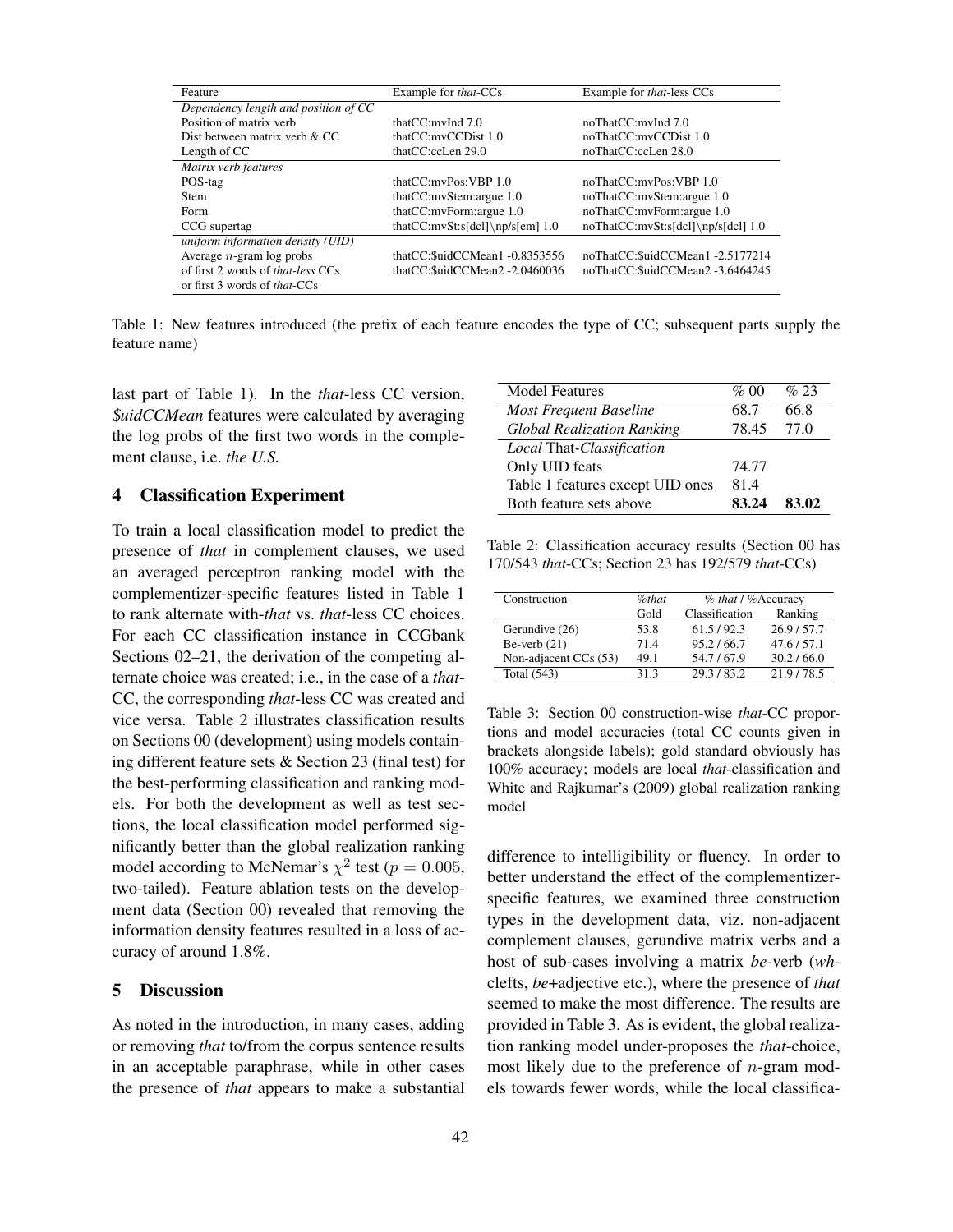| WSJ0049.64  | <b>Observing</b> [that/?) the judge has never exhibited any bias or prejudice], Mr. Murray concluded that he would be impartial<br>in any case involving a homosexual or prostitute as a victim. |
|-------------|--------------------------------------------------------------------------------------------------------------------------------------------------------------------------------------------------|
| WSJ0020.16  | " what this tells us is $[that?$ U.S. trade law is working]", he said.                                                                                                                           |
| WSJ0010.5   | The idea, of course: to <b>prove</b> to 125 corporate decision makers [that/? $\emptyset$ the buckle on the Rust Belt is n't so rusty after all,                                                 |
|             | that it's a good place for a company to expand.                                                                                                                                                  |
| WSJ0044.118 | Editorials in the Greenville newspaper <b>allowed</b> [that/? $\emptyset$ Mrs. Yeargin was wrong], but also said the case showed how testing                                                     |
|             | was being overused.                                                                                                                                                                              |
| WSJ0060.7   | Viacom <b>denies</b> $\left[\frac{\emptyset}{2} that$ it 's using pressure tactics].                                                                                                             |
| WSJ0018.4   | The documents also <b>said</b> [that/? $\emptyset$ although the 64-year-old Mr. Cray has been working on the project for more than six years,                                                    |
|             | the Cray-3 machine is at least another year away from a fully operational prototype.                                                                                                             |

Table 4: Examples from model comparison

tion model is closer to the gold standard in terms of *that*-choice proportions. For all the three construction types as well as overall, classifier performance was better than ranker performance. The difference in performance between the local classification and global ranking models in the case of gerundive matrix verbs is statistically significant according to the McNemar's  $\chi^2$  test (Bonferroni corrected, two tailed  $p = 0.001$ . The performance difference was not significant with the other two constructions, however, using only the cases in Section 00.

Table 4 lists relevant examples where the classification model's *that*-choice prediction matched the gold standard while a competing model's prediction did not. Example WSJ0049.64 is one such instance of classifier success involving a gerundive matrix verb (in contrast to the realization ranking model), Example WSJ0020.16 exemplifies success with a *wh*-cleft construction and Example WSJ0010.5 contains a non-adjacent CC. Apart from these construction-based analyses, examples like WSJ0044.118 indicate that the classification model prefers the *that*-CC choice in cases that substantially improve intelligiblity, as here the overt complementizer helps to avoid a local syntactic ambiguity where the *NP* in *allowed NP* is unlikely to be interpreted as the start of an *S*.

Finally, we also studied the effect of the uniform information density features by comparing the full classification model to a model without the UID features. The full classification model exhibited a trend towards significantly outperforming the ablated model (McNemar's  $p = 0.10$ , 2-tailed); more test data would be needed to establish significance conclusively. Examples are shown at the bottom of Table 4. In WSJ0060.7, the full classification model predicted a *that*-less clause (matching the gold standard), while the ablated classification model predicted a clause with *that*. In all such examples except one, the information density features helped the classification model avoid predicting *that*-inclusion when not necessary. Example WSJ0018.4 is the only instance where the best classification model differed in predicting the *that*-choice.

## 6 Conclusions and Future Work

In this paper, we have shown that using linguistically motivated features for English *that*-complementizer choice in a local classifier can improve upon the prediction accuracy of a state-of-the-art global realization ranking model employing myriad shotgun features, confirming the efficacy of features based on Jaeger's (2010) investigation of the uniform information density principle in the context of *that*mentioning. Since *that*-complementizer choice interacts with other realization decisions, in future work we plan to investigate incorporating these features into the global realization ranking model. This move will require binning the real-valued features, as multiple complement clauses can appear in a single sentence. Should feature-level integration prove ineffective, we also plan to investigate alternative architectures, such as using the local classifier outputs as features in the global model.

# Acknowledgements

This work was supported in part by NSF IIS-0812297 and by an allocation of computing time from the Ohio Supercomputer Center. Our thanks also to Florian Jaeger, William Schuler, Peter Culicover and the anonymous reviewers for helpful comments and discussion.